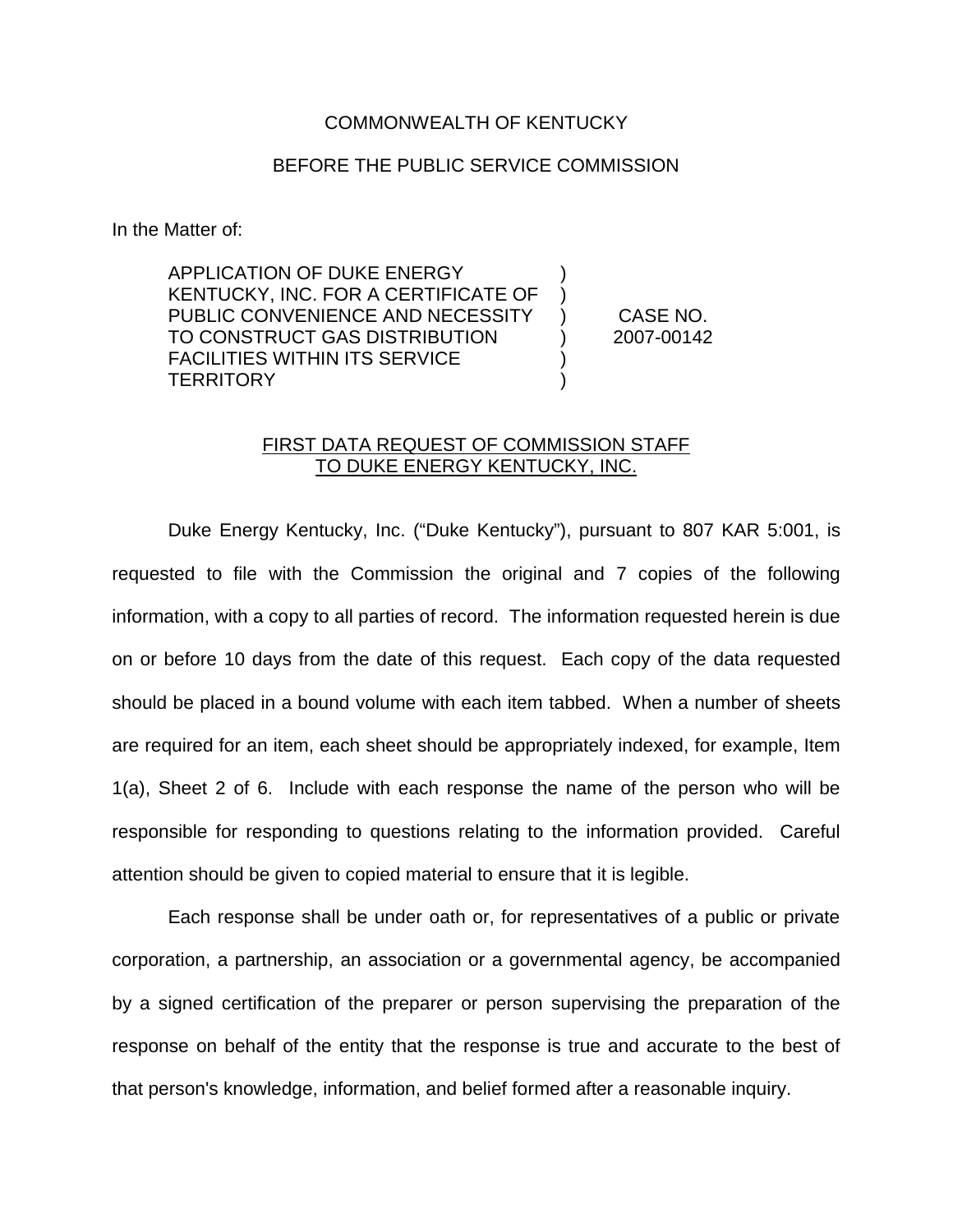Duke Kentucky shall make timely amendment to any prior response if it obtains information upon the basis of which it knows that the response was incorrect when made or, though correct when made, is now incorrect in any material respect. For any request to which Duke Kentucky fails to furnish all or part of the requested information, Duke Kentucky shall provide a written explanation of the specific grounds for its failure to furnish.

Careful attention shall be given to copied material to ensure its legibility. When the requested information has been previously provided in this proceeding in the requested format, reference may be made to the specific location of that information in responding to this request. When applicable, the requested information shall be provided for total company operations and jurisdictional operations, separately.

1. Provide the estimated decrease in operation and maintenance costs after the proposed facilities are completed. This estimated cost should be Duke Kentucky's best estimate of operation and maintenance costs based on previous Accelerated Main Replacement Program ("AMRP") construction modules or projects or other projections that the company determines to be reasonable.

2. Explain the criteria Duke Kentucky used to determine the construction projects proposed in this application.

3. In Case No.  $2001-00092$ ,<sup>1</sup> Duke Kentucky stated that its distribution system was comprised of approximately 165 miles of cast iron and bare steel mains.

<sup>&</sup>lt;sup>1</sup> Case No. 2001-00092, Adjustment of Gas Rates of The Union Light, Heat and Power Company (Ky. PSC, Jan. 31, 2002).